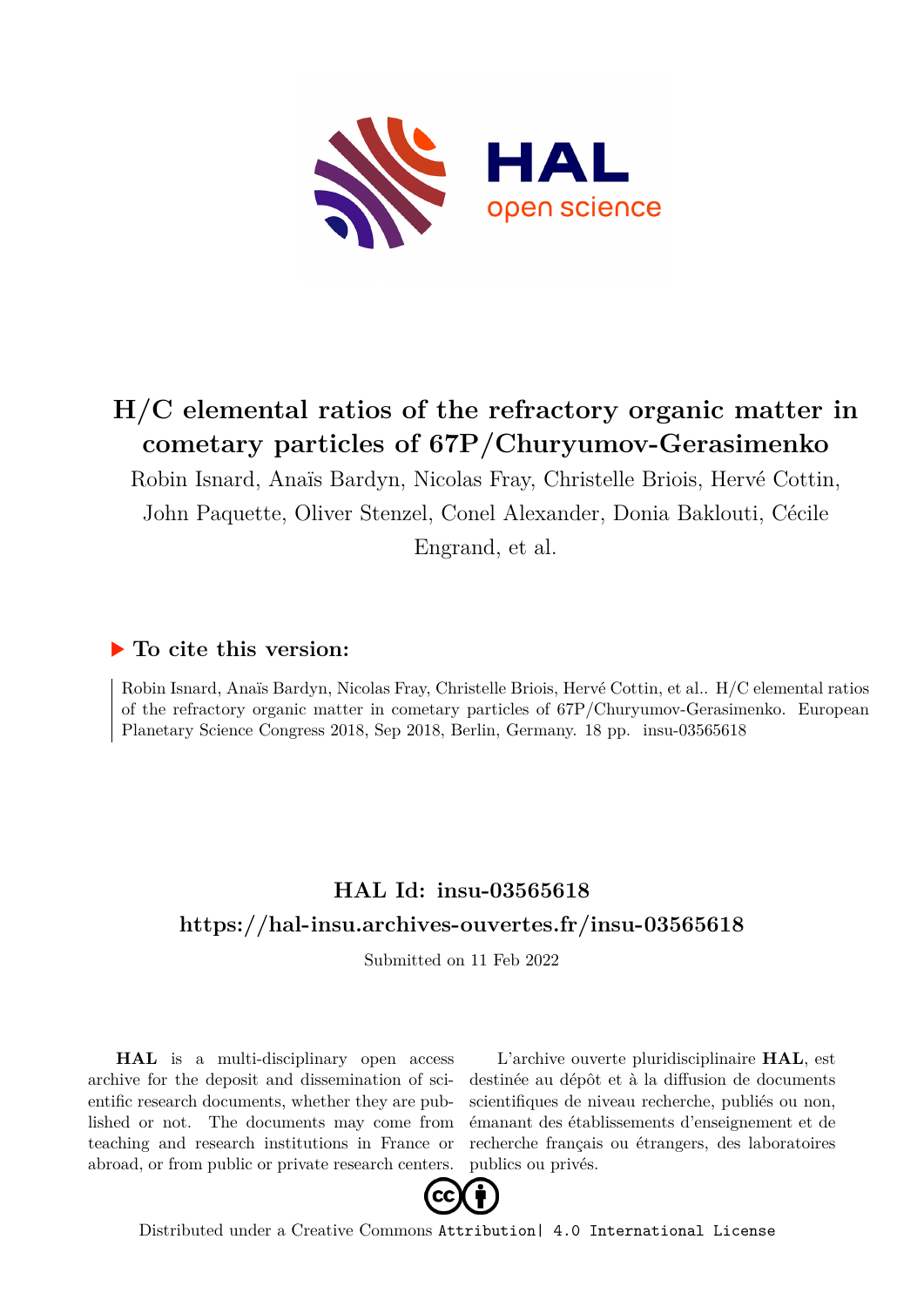

## **H/C elemental ratios of the refractory organic matter in cometary particles of 67P/Churyumov-Gerasimenko**

**Robin Isnard (1,2),** Anaïs Bardyn (3), Nicolas Fray (1), Christelle Briois (2), Hervé Cottin (1), John Paquette (4), Oliver Stenzel (4), Conel Alexander (3), Donia Baklouti (5), Cécile Engrand (6), François-Régis Orthous-Daunay (7), Sandra Siljeström (8), Kurt Varmuza (9) and Martin Hilchenbach (4).

(1) LISA, UMR 7583 du CNRS, Université Paris Est Créteil & Université Paris Diderot, 61 Av. Gal de Gaulle, 94010 Créteil, France (2) LPC2E, UMR6115 du CNRS, 3 Av. de la Recherche, 45071 Orléans Cedex, France (3) DTM, Carnegie Institution of Washington, Washington, DC, USA (4) MPS, Justus-von-Liebig-Weg 3, D-37077 Göttingen, Germany (5) Institut d'Astrophysique Spatiale, CNRS/Université Paris Sud, Bâtiment 121, 91405 Orsay, France (6) CSNSM, UMR 8609, CNRS-IN2P3 / Université Paris Sud, Bat.104, 91405 Orsay Campus, France (7) UJF-Grenoble 1/CNRS-INSU, Institut de Planétologie et d'Astrophysique de Grenoble (IPAG), UMR-5274, Grenoble F-38041, France (8) Bioscience and Materials / Chemistry and Materials Surfaces, RISE Research Institutes of Sweden, Stockholm, Sweden (9) Institute of Statistics and Mathematical Methods in Economics, Vienna University of Technology, Wiedner Hauptstrasse 7/105-6, 1040 Vienna, Austria. (robin.isnard@lisa.u-pec.fr)

### **Abstract**

For two years, the time-of-flight secondary ion mass spectrometer COSIMA (COmetary Secondary Ion Mass Analyzer), on board the Rosetta orbiter, performed *in situ* analyses of the dust particles ejected from the comet 67P/Churyumov-Gerasimenko (hereafter 67P) [6, 7]. Exploiting different analyses of organic analogs that have been analyzed via the COSIMA reference model, we are now able to estimate the H/C elemental ratio of the 67P cometary particles.

### **Introduction**

The Rosetta mission was dedicated to the study of the comet 67P. Between September 2014 and June 2016, more than 35,000 particles and particle fragments were collected [9] and, among them, around 250 were analyzed by the COSIMA mass spectrometer in positive and negative secondary ion registration modes. Here we are interested in the chemical composition of ejected cometary particles originating from the nucleus. Cometary organic matter, including solid organic matter in the particles, was poorly characterized by *in situ* observations before the arrival of Rosetta at the vicinity of the 67P nucleus. Using mass spectra obtained by the COSIMA instrument, we have shown that this solid cometary organic matter was different from all the well characterized organic compounds analyzed during the calibration phase on ground (such as carboxylic acids, amino acid, nucleobases, hydrocarbons and PAHs) [5, 8]. On the other hand, similarities with

Insoluble Organic Matter (IOM) extracted from carbonaceous chondrites are notable [5]. Thus, the 67P cometary particles contain a high molecular weight organic matter. Moreover, we have shown that the cometary particles are among the most carbon-rich objects in the Solar System, containing about 50% by mass of organic matter [4]. Through analyses of different complex carbonaceous samples (including sedimentary rocks and IOMs) with the ground reference model of COSIMA, we attempted to establish correlations between ionic ratios and H/C elemental ratios in order to estimate the H/C elemental ratios in the 67P cometary particles.

### **Method**

Numerous carbonaceous samples, with H/C elemental ratios ranging from 0 to 2.1 [1, 2, 3, 10], have been recently analyzed with the reference model of COSIMA. They are used to construct calibration curves involving measured ionic ratios and H/C elemental ratio. The hydrogen of 67P particles is thought to be mainly contained in the organic phase since COSIMA mass spectra do not show signatures from hydrated minerals [4]. Thus, the estimated cometary H/C is related to the organic component. Several ionic ratios, such as  $C_2H^-/C_2^-$  and  $H^+/C^+$ , were tested in the search for calibration lines (e.g., Figure 1). Then, the H/C elemental ratio have been estimated for two sets of about 20 particles, based on the measured ionic ratios and calibration curves.